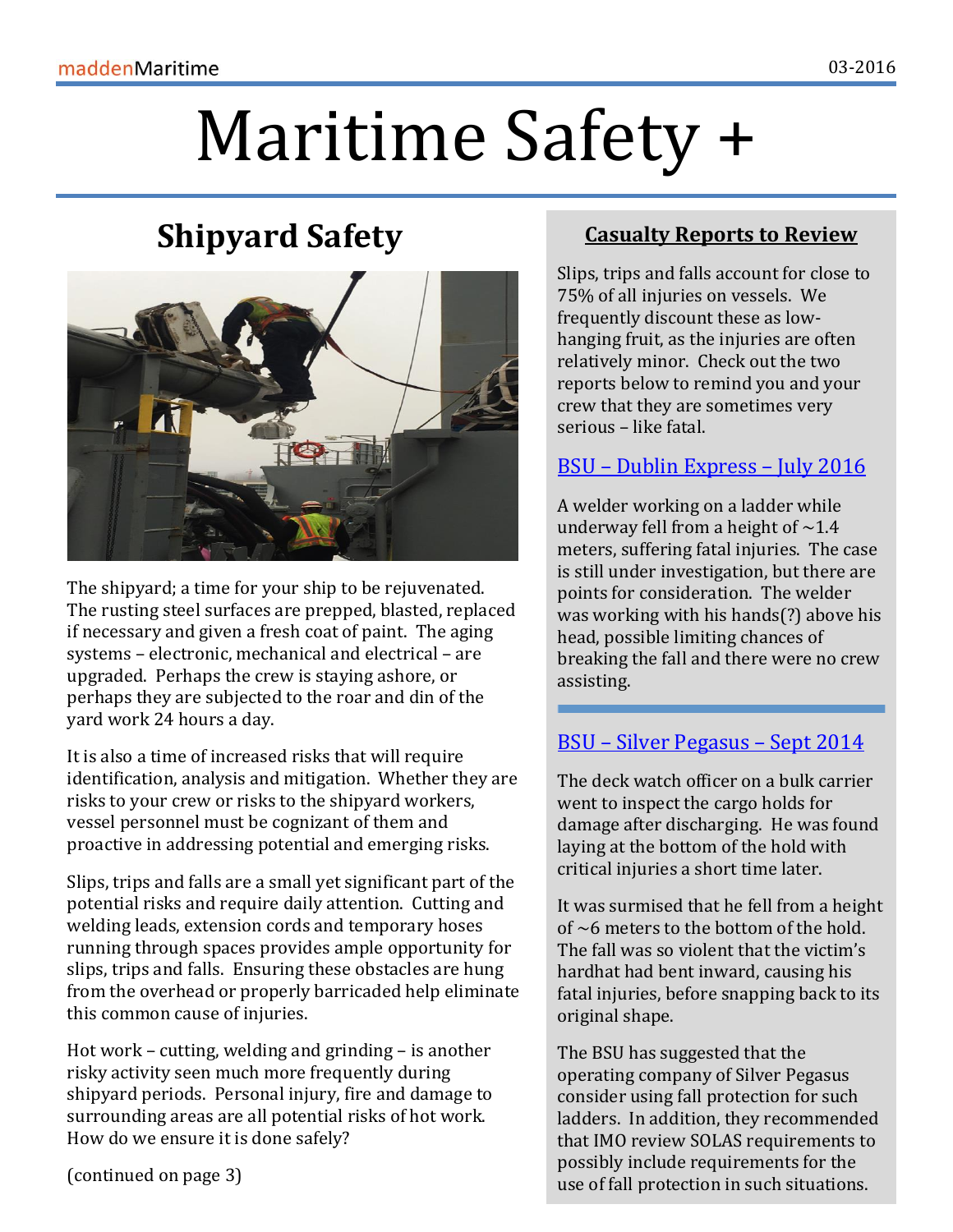#### maddenMaritime



#### **Emergencies in Shipyards…**

What happens when an emergency occurs during a shipyard period? Whether it is a fire, medical emergency or hazmat incident, do you know who will be responding? What if the incident involves a shipyard employee or contractor?

Normally, a yard or repair facility will spell out their capabilities or responsibilities prior to a vessel's arrival at their yard; Does that information get passed along to vessel personnel by managers or port engineers?

Unless you are at a very large facility, the chance of them having organic capability for emergency response is slim. In such a case, vessel personnel and local emergency services will bear the responsibility.

Know your responsibilities as vessel crew. Call the local fire department and emergency services. Whether just a phone call or a tour of the vessel, touching base with potential first responders can be quite helpful when you call them in an emergency situation.

# Even the Coast Guard isn't immune to fatigue…..

#### [Collision of USCGC Key Largo with FV Sea Shepard](https://maddenmaritime.files.wordpress.com/2016/07/ntsb-mab-on-the-collision-between-uscg-cuttler-key-largo-an-fishing-vessel-2016_07-1.pdf)

It was a quiet morning off the North coast of Vieques Island between Puerto Rico and St. Thomas when the ugly head of fatigue reared it's head and struck the crew of the U.S. Coast Guard Cutter *Key Largo*. Having departed St. Maarten the previous morning and refueled in the evening in St. Thomas, the officer of the deck (OOD) on *Key Largo*  had had little rest – estimated at 3-1/2 hours in the 24 hours prior to the collision.

The fishing vessel *Sea Shepard* had departed St. Thomas early on the morning of the collision to pick up five lines of lobster traps. With a 2-person crew, there was no dedicated lookout while traps were being hauled. This lack of a lookout (and situational awareness!) added to the fatigued watchstander on *Key Largo* equaled an avoidable collision and subsequent loss of the fishing vessel.

What can we learn from this? Certainly the knowledge that everyone – even those who enforce the regulations on rest hours – can fall victim to fatigue is an eye-opener. Rest hours – whether they be due to IMO STCW [regulations,](http://www.imo.org/en/MediaCentre/pressbriefings/pages/stcw-hours-of-rest.aspx#.V5Lj7pMrJsM) [MLC 2006](https://maddenmaritime.files.wordpress.com/2016/07/hours-of-work-and-hours-of-rest.pdf) or company regulation are there for a purpose. As humans, we need rest. When we don't get enough rest, bad things happen. Bad things like loss of cognitive thinking, slowed reaction time and inattention that can lead to careless watchstanding, groundings and, yes, collisions.